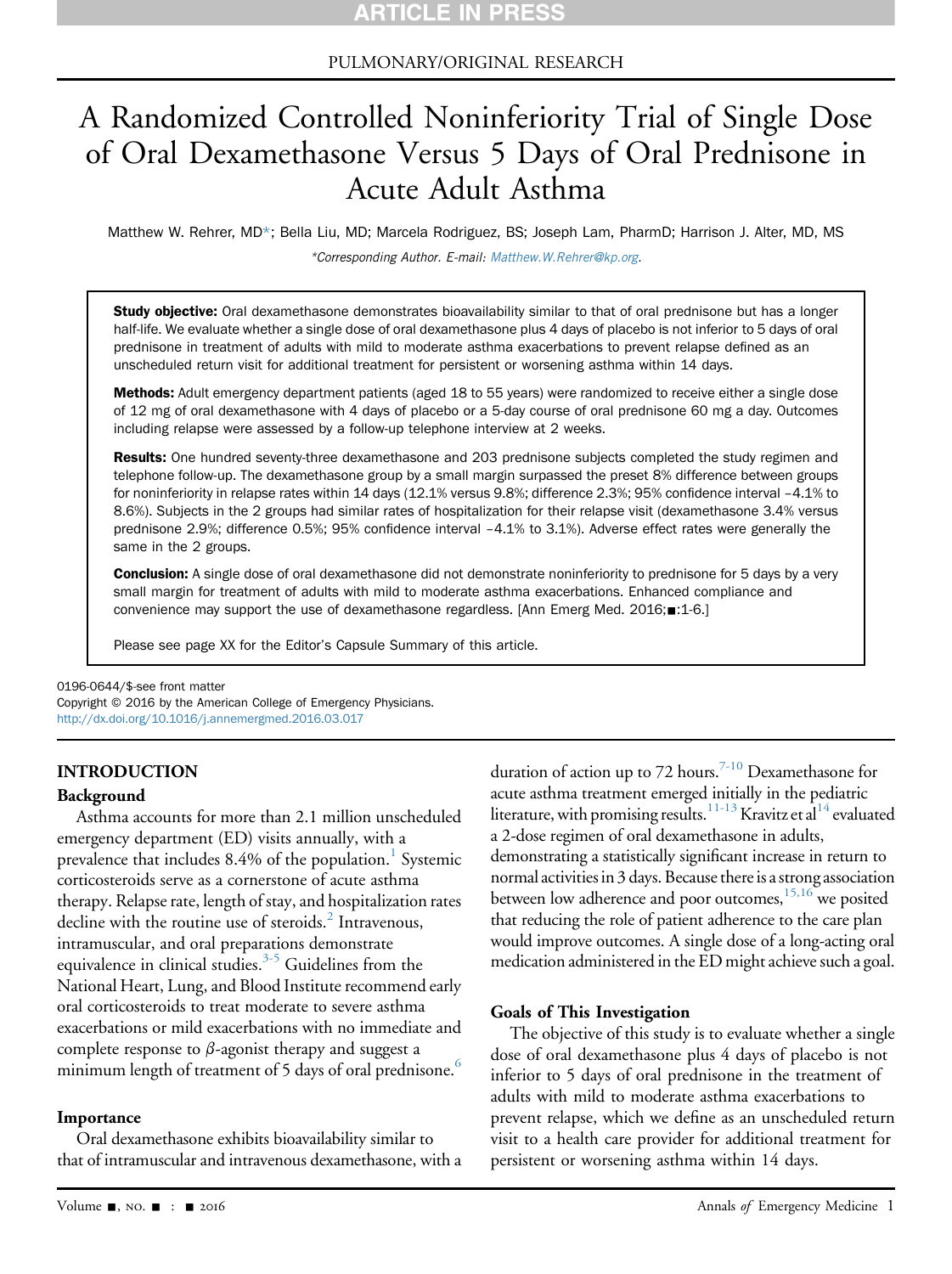# RTICLE IN PRES

## Single Dose of Oral Dexamethasone Versus 5 Days of Oral Prednisone for Acute Adult Asthma Rehrer et al

## Editor's Capsule Summary

What is already known on this topic Single oral doses of longer-acting corticosteroids might be just as effective as multi-day short courses of prednisone.

#### What question this study addressed

For adults with mild to moderate exacerbations of asthma, is a single oral dose of dexamethasone 12 mg inferior to prednisone 60 mg daily for 5 days?

## What this study adds to our knowledge

In this randomized, double-blind trial of 376 patients, the frequency of relapse within 14 days trended slightly higher with dexamethasone (12.1% versus 9.8%). While this 2.3% difference was smaller than the 8% difference the authors considered clinically important, its confidence interval extended above 8% so, technically, this study does not unequivocally establish similarity.

## How this is relevant to clinical practice

A single dose of oral dexamethasone 12 mg is either similar to or slightly inferior to a 5-day course of prednisone 60 mg for asthma.

#### MATERIALS AND METHODS

#### Study Design and Setting

This was a prospective, randomized, triple-blind, controlled study conducted between 2011 and 2015 in the urban ED of Highland Hospital in Oakland, CA, a training institution with an annual ED census of 90,000 patient visits per year. The Alameda Health System institutional review board approved the study. This trial is reported in accordance with Consolidated Standards of Reporting Trials standards.

#### Selection of Participants

The ED respiratory therapist, who is available 24 hours a day and 7 days a week, identified and screened patients for eligibility when the first nebulizer treatment was initiated. In our ED, only the respiratory therapist administers nebulizers, and thus their screening captures all patients who potentially meet the inclusion criteria. Patients were eligible for inclusion in the study if they were aged 18 to 55 years, had a history of asthma, presented to the ED with an acute episode of asthma requiring more than 1 albuterol nebulizer treatment, and were discharged home with a valid telephone number for follow-up.

We excluded from the study patients who were younger than 18 years or older than 55 years. The

age limit of 55 years was an attempt to limit inadvertent enrollment of patients who also have concurrent chronic obstructive pulmonary disease. We also excluded patients without a working telephone number because the follow-up was by telephone, who were pregnant, who had previous allergic reaction to corticosteroids, who reported use of oral corticosteroids 2 weeks before presentation, or who had a history of a chronic respiratory disease such as chronic obstructive pulmonary disease or pulmonary fibrosis, HIV/AIDS, congestive heart failure, active varicella, active tuberculosis, or diabetes mellitus. We excluded patients with severe asthma requiring immediate airway intervention such as noninvasive bilevel airway support or intubation and those who were admitted to the hospital. In our customary ED work flow, admission decisions occur well after steroid administration, so we excluded this last group, hospital admissions, after randomization.

#### Interventions

Once patients met initial enrollment criteria with informed consent, the treating provider placed an electronic order for the study medication to officially enroll the patient in the study. Treating providers ordered nebulizer treatments at their discretion without a study protocol. Once the electronic study medication order was placed, a randomization table maintained by the pharmacy assigned subjects to one of the 2 treatment arms. Subjects in the prednisone group received the first dose of a single capsule of prednisone 60 mg in the ED and were discharged with a bottle containing 4 additional capsules of prednisone 60 mg to be received once per day for a total of 5 days. Subjects in the dexamethasone group received a single dose of a single capsule of dexamethasone 12 mg in the ED and were discharged with a bottle containing 4 additional capsules of placebo to be received once per day for a total of 5 days. The capsules were identical and prepared by Advantage Pharmaceuticals, which was otherwise not involved in the trial. Because the capsules were identical, the treating provider, nurse, pharmacist, and study participant were unable to discern the medication administered. Individuals responsible for collection, tabulation, and analysis of the data were also blinded to treatment allocation until data analysis was completed. We confirmed administration of the study medication by a review of the electronic medical record, as well as confirmation by the study participant during the telephone follow-up.

#### Methods of Measurement

Using a standardized and pilot-tested data collection form, trained respiratory therapists consecutively enrolled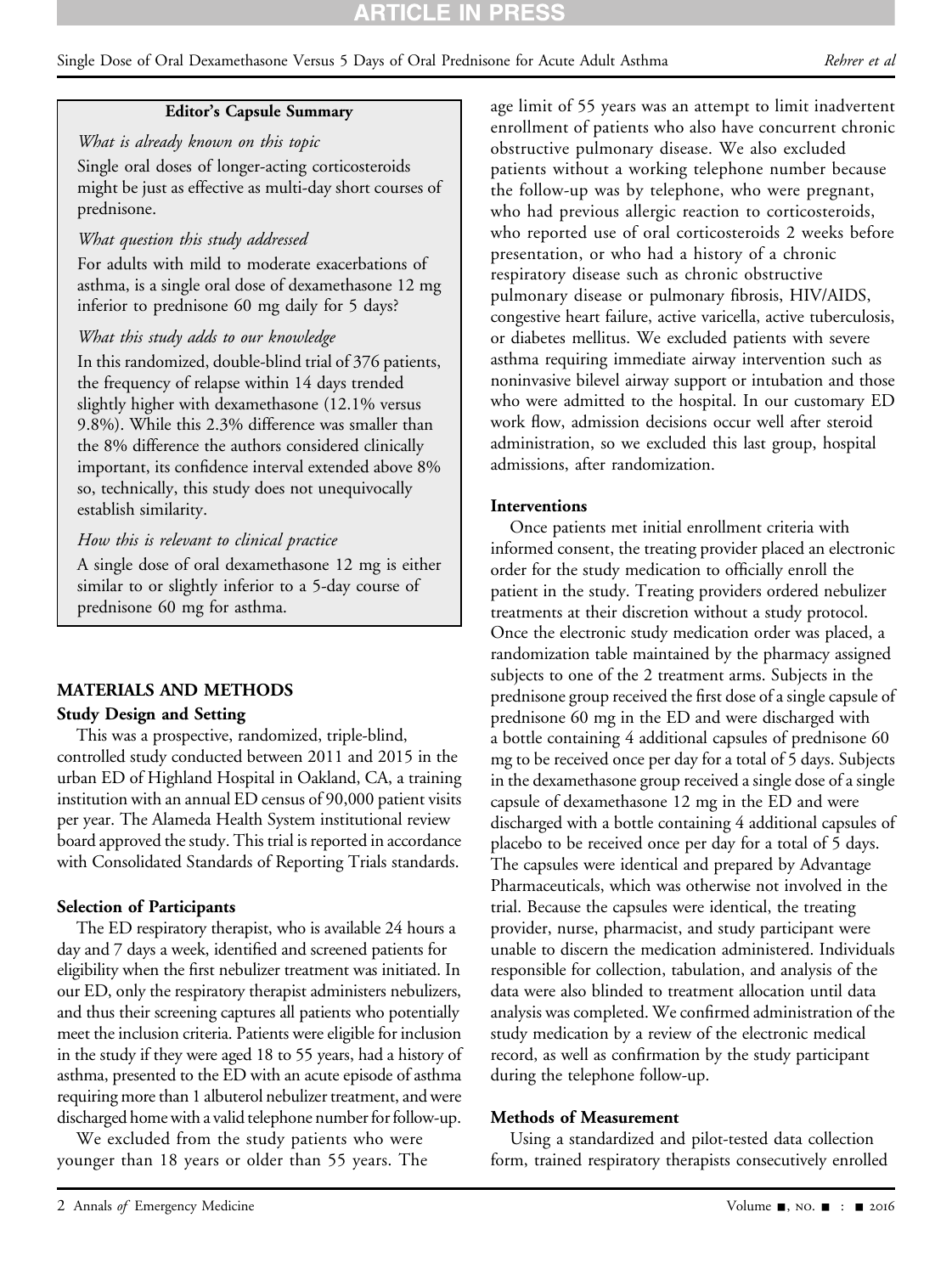subjects without the necessity of a study investigator's presence and collected baseline data, including age, sex, height, race, home asthma medications (including whether the patient exhausted the medication supply), duration of symptoms, and asthma history (including past intubations, hospitalization, recent ED visits in last 4 weeks, and smoking). The data form also included initial and discharge vital signs (pulse rate, respiratory rate, and oxygen saturation), along with peak expiratory flow rates, total treatments of nebulized medications, and discharge medications prescribed. If there were any missing or spurious measurements, the research assistant reviewed the electronic medical record from the visit to determine the appropriate value. Two authors (MWR and HA) adjudicated any discrepancies.

Trained research staff, blind to allocation group, contacted study participants by telephone 2 weeks after the index ED visit to complete a follow-up survey in Spanish or English. The survey included the primary outcome, whether they had consulted a physician in the last 14 days after visiting the ED, and, if so, whether it was a follow-up or routine visit or an emergency visit for worsening asthma. Research staff also asked study participants about adverse effects, current symptoms, and current required asthma treatment.

## Outcome Measures

We chose as our primary outcome measure relapse, defined as an unscheduled return visit to a health care provider for additional treatment for persistent or worsening asthma within 14 days. We selected relapse over other options, in particular severity scores, because it has been used as a primary outcome in previous related studies, including the most recent Cochrane review on this topic.<sup>[2,13,17](#page-5-1)</sup> Moreover, there is a lack of consensus for a core severity scoring system because of each instrument's limitations.<sup>18</sup> Secondary outcomes focused on adverse effects and current asthma symptoms.

## Primary Data Analysis

We powered the study as a noninferiority trial to show that a single dose of dexamethasone plus placebo was not inferior to a pulse dose of prednisone. The analytic plan used a relapse rate of 16%, based on historical analysis of the hospital electronic database from the previous 2 years, which was similar to national relapse rates.<sup>[19](#page-5-9)</sup> Initially, we calculated the sample size of 520 for a noninferiority trial, with a 16% relapse rate at 80% power,  $\alpha = .05$ , and an 8% difference between groups, with a plan to adjust the sample size after an interim analysis. The choice of 8%

threshold results from the difference of the placebo (33%) and historic relapse rates (16%) to detect 50% superiority to placebo rates.<sup>[20,21](#page-5-10)</sup> The interim analysis near enrollment of 200 subjects demonstrated an 11% overall relapse rate. We adjusted the sample size for the 11% relapse rate for a new sample size of 375 to limit the upper bound of the 95% confidence interval (CI) on the unchanged difference between the groups of  $8\%$ <sup>[22](#page-5-11)</sup>

Our data analysis team was blinded to allocation arm, coding the analytic plan to group A and group B, until the results were final and the blind was lifted in the article-writing phase. We performed descriptive statistics with standard analytics based on intention-to-treat principles, reporting 95% CIs when appropriate. We performed all analyses with Stata (version 11.2; StataCorp, College Station, TX).

## RESULTS

## Characteristics of Study Subjects

A total of 376 subjects were analyzable in this study. A patient flow diagram is shown in the [Figure.](#page-3-0)

The prednisone and dexamethasone groups showed well-balanced baseline characteristics, including age, sex, race or ethnicity, asthma severity history, home inhaled steroid use, vital signs, peak flow rates, and ED-based treatments ([Table 1\)](#page-4-0).

## Main Results

Our primary outcome, relapse as defined by return visit for asthma within 14 days, occurred among 12.1% of the dexamethasone group and 9.8% of prednisone controls, for a difference of 2.3% between groups. The 95% confidence limits on the difference (–4.1% to 8.6%) fell just outside our prespecified noninferiority threshold of 8%. Subjects in the 2 groups demonstrated similar rates of hospitalization in the event of a relapse and similar rates of subjective improvement in symptoms. Adverse effect rates did not appear to differ substantially between the 2 groups, except for abdominal pain, which predominated in the prednisone group ([Table 2\)](#page-4-1).

Given the imbalance in our cohort of loss to follow-up, we performed 2 "worst-case" sensitivity analyses to assess the robustness of the result. In sensitivity analysis 1, we allocated all subjects in the dexamethasone group who were lost to treatment failure and all those lost in the prednisone group to success. In this scenario, the relapse rate for dexamethasone was 29% compared with 8.4% for prednisone, for a difference favoring prednisone of 20% (95% CI 13% to 27%). In contrast, sensitivity analysis 2 imagines that all subjects lost to the dexamethasone group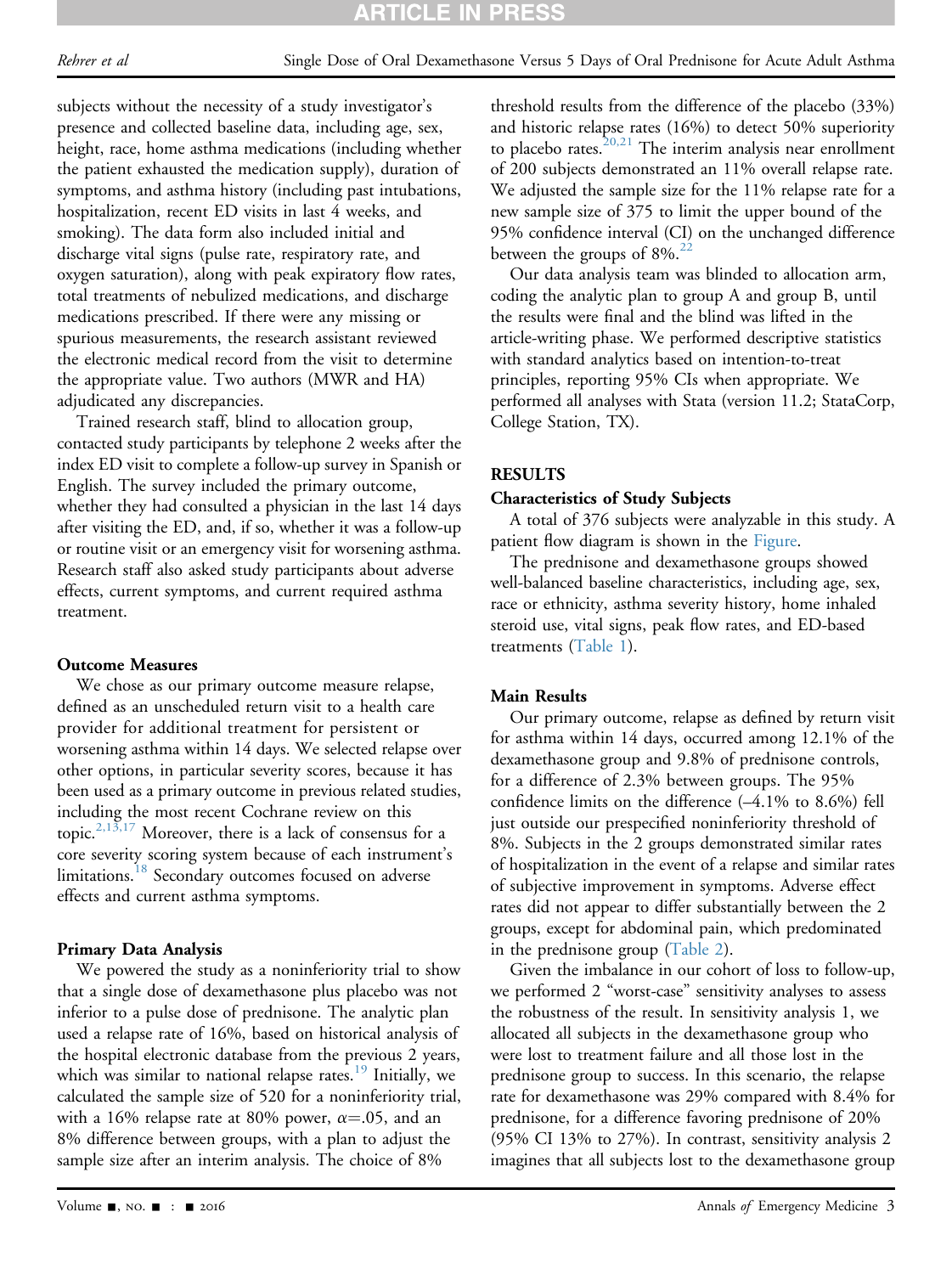## **RTICLE IN PRES**

#### <span id="page-3-0"></span>Single Dose of Oral Dexamethasone Versus 5 Days of Oral Prednisone for Acute Adult Asthma Rehrer et al



Figure. Patient enrollment, allocation, follow-up, and analysis.

were event free, whereas all the prednisone subjects lost experienced a relapse. In the second scenario, the relapse rate for dexamethasone was 13% compared with 23% for prednisone, for a difference favoring dexamethasone of 10% (95% CI 7.3% to 20%).

## LIMITATIONS

First, the patients lost to follow-up potentially limited the study. Our rate of loss to follow-up of approximately 20% is similar to that in the study by Kravitz et al<sup>[14](#page-5-6)</sup> (22%) and to that of study populations in safety-net hospitals in general. Yet even in a worst-case scenario, we estimate the difference in relapse to be 20%, similar to previous worstcase scenario estimates in asthma trials.

Second, the primary and secondary outcomes based on a telephone follow-up survey potentially limited the study. The survey follow-up required a study participant to remember the last 2 weeks and any unscheduled visits for worsening asthma and may have been vulnerable to recall bias. The survey also limited the assessment of the subject's current condition without a physical examination.

Third, despite attempts in the exclusion criteria, the study potentially included subjects who had concurrent chronic obstructive pulmonary disease or other pulmonary problems.

Fourth, to preserve blinding, we accompanied our single dose of dexamethasone with 4 days of placebo; it is not clear from our results whether this strategy was identical to a single dose of dexamethasone alone or whether the addition of placebo exerted an additional independent effect.

Fifth, this study took place at a single-site urban underserved county hospital, which could limit generalizability to other settings.

#### DISCUSSION

In this trial comparing a single dose of dexamethasone 12 mg plus placebo to 5 days of prednisone 60 mg in acute asthma, we found 14-day relapse to differ by only 2.3% (95% CI –4.1% to 8.6%). The upper 95% confidence limit of this difference, 8.6%, exceeded our prespecified noninferiority limit of 8.0%; thus, this trial cannot confirm the noninferiority of single dose dexamethasone to 5 days of prednisone in the treatment of mild to moderate asthma exacerbations in the ED. It is unclear whether such a small difference from the preset threshold of 8.0% precludes any clinical significance of our findings. Dexamethasone showed lower relapse rates compared with historical relapse rates both nationally and per our electronic database records (12.1% versus 16%), and it performed substantially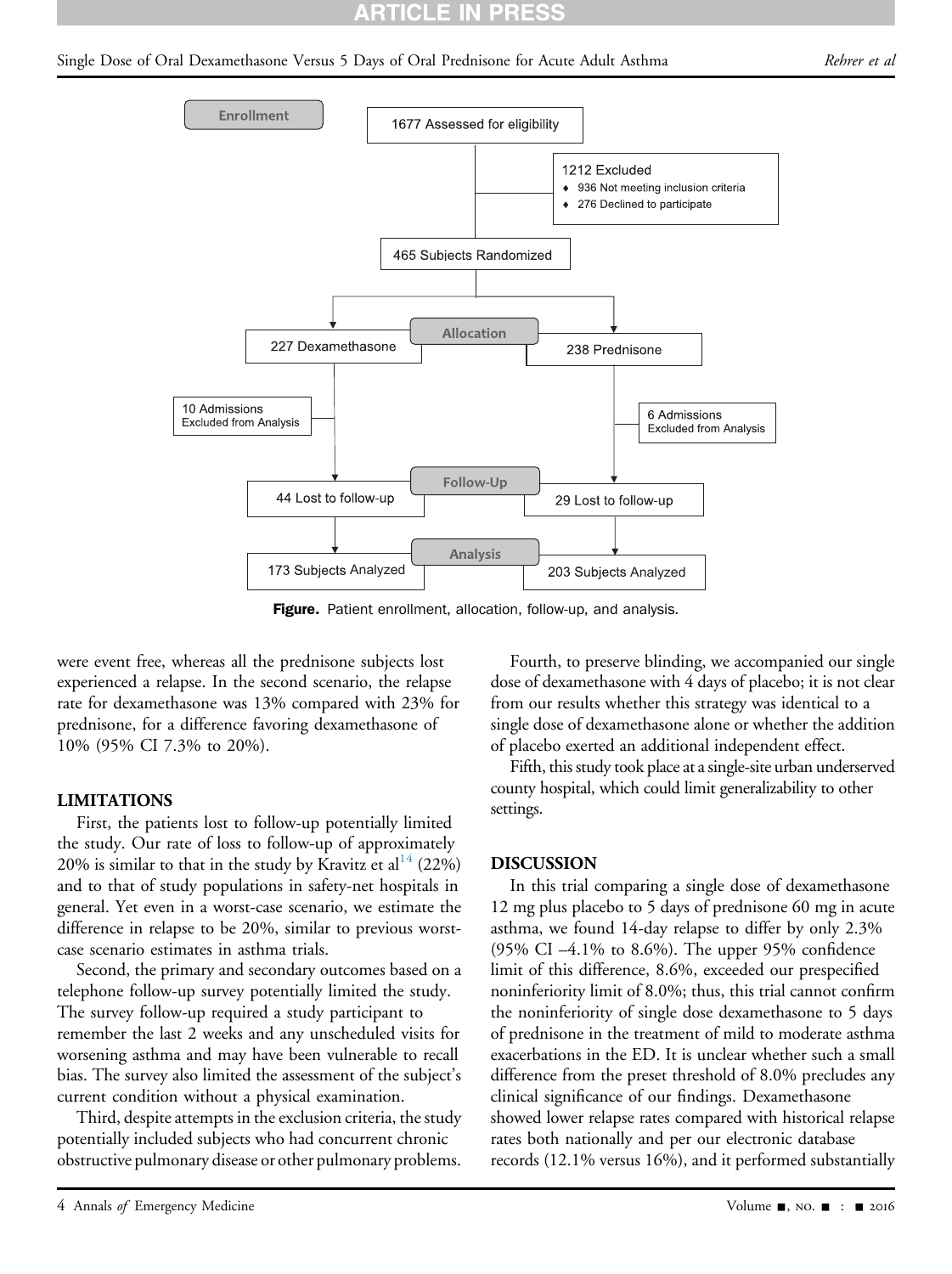#### Table 1. Baseline characteristics[.\\*](#page-4-4)

| <b>Variable</b>                                           | Prednisone  | <b>Dexamethasone</b> |
|-----------------------------------------------------------|-------------|----------------------|
| Number analyzed                                           | 203         | 173                  |
| Age, median (IQR), y                                      | $32(25-44)$ | $32(26-42)$          |
| Sex. female                                               | 95 (46.8)   | 89 (51.4)            |
| Race/ethnicity                                            |             |                      |
| <b>Black</b>                                              | 118 (58.1)  | 92 (53.2)            |
| Latino                                                    | 41 (20.2)   | 43 (24.9)            |
| White                                                     | 20(9.8)     | 18 (10.4)            |
| Other                                                     | 23(11.3)    | 20(11.6)             |
| Home inhaled steroids                                     | 30 (14.8)   | 29 (16.8)            |
| Exhausted supply of asthma<br>medications                 | 133 (65.5)  | 124 (71.7)           |
| ED visit in past 4 wk                                     | 18 (8.9)    | 22(12.7)             |
| Admission in past 12 mo                                   | 32(15.8)    | 26 (15.0)            |
| Intubation for asthma                                     | 25 (12.3)   | 17 (9.8)             |
| Current smoker                                            | 64 (31.5)   | 41 (23.7)            |
| Duration of symptoms, median (IQR)                        | $3(1-7)$    | $3(1-7)$             |
| Vital signs at presentation, mean (SD)                    |             |                      |
| Initial pulse rate, beats/min                             | 88 (17)     | 91(13)               |
| Initial respiratory rate, breaths/min                     | 19(3)       | 19(5)                |
| Initial oxygen saturation, %                              | 97(3)       | 97(2)                |
| Initial peak flow, LPM, mean (SD)                         | 253 (96)    | 252 (111)            |
| Received continuous nebs                                  | 30(14.8)    | 21(12.1)             |
| Number of albuterol treatments,<br>median (IQR)           | $3(3-3)$    | $3(3-3)$             |
| Number of Ipratropium Bromide<br>treatments, median (IQR) | $1(1-1)$    | $1(1-1)$             |
| Discharge peak flow, mean (SD)                            | 381 (133)   | 368 (125)            |
| Prescribed inhaled steroids at discharge                  | 54 (26.6)   | 30(17.3)             |

<span id="page-4-4"></span><span id="page-4-0"></span>IQR, Interquartile range; LPM, liters per minute; SD, standard deviation. \*Data presented as No. (%) unless otherwise noted.

better than placebo, retaining greater than 90% superiority to placebo relapse rates reported previously of  $33\%$ .<sup>[20](#page-5-10)</sup>

Because of dexamethasone's long half-life of up to 72 hours and good bioavailability, we identified it as a good

#### Table 2. Results.

candidate for a single-dose agent in the treatment of acute asthma.<sup>[7-10](#page-5-4)</sup> In the pediatric literature, Qureshi et al<sup>[13](#page-5-12)</sup> reported on a randomized trial suggesting equivalence of 2 days of oral dexamethasone and 5 days of prednisone, demonstrating no difference in relapse rates and symptoms in children at 10 days of follow-up. Altamimi et al<sup>[11](#page-5-5)</sup> compared a single dose of oral dexamethasone to 5 days of prednisolone in a randomized, double-blind study. The study, however, did not reach statistical significance because of insufficient enrollment but did suggest equivalence with similar rates of return-to-baseline patient self-assessment scores on reevaluation at 5 days. Also in the pediatric literature, Gordon et al<sup>[12](#page-5-13)</sup> investigated a single dose of intramuscular dexamethasone and showed no difference in the change of the asthma score compared with that for 5 days of prednisolone at a 4-day follow-up visit. For our study, we chose the oral form of dexamethasone instead of intramuscular. These 2 routes demonstrate similar bioavailability and relapse rates.<sup>[5](#page-5-14)</sup> Most recently in the adult literature, Kravitz et  $al<sup>14</sup>$  $al<sup>14</sup>$  $al<sup>14</sup>$  determined that a 2-day course of oral dexamethasone is at least as effective as 5 days of oral prednisone, with a return to daily activities at 3 days as determined by a telephone follow-up visit at 2 weeks. Relapse rates were similar between the 2 groups.

One of the largest benefits of a single dose of oral dexamethasone comes from the likelihood of improved compliance. The medication may be administered in the ED or office setting without any requirement for filling a prescription and then receiving the medication as prescribed at home. Krishnan et  $al<sup>15</sup>$  $al<sup>15</sup>$  $al<sup>15</sup>$  evaluated compliance rates after discharge of patients who had been hospitalized

| <b>Outcome Measures</b>                               | Prednisone, % | Dexamethasone, % | Diff, % | 95% CI           |
|-------------------------------------------------------|---------------|------------------|---------|------------------|
| Any ED visit in last 14 days                          | 9.8           | 12.1             | 2.3     | $-4.1$ to 8.6    |
| Any hospital admission in last 14 days                | 2.9           | 3.4              | 0.5     | $-4.1$ to 3.1    |
| Feels better with pills*                              | 64.5          | 59.5             | $-5.0$  | $-4.8$ to $14.8$ |
| No. home albuterol treatments, mean (SD) <sup>T</sup> | 2.86(0.79)    | 2.78(1.02)       | $-0.08$ | $-0.03$ to 2.0   |
| <b>Residual symptoms</b>                              |               |                  |         |                  |
| Wheezing                                              | 31.0          | 35.3             | 4.2     | $-5.3$ to 13.8   |
| Shortness of breath                                   | 32.5          | 29.5             | $-3.0$  | $-6.3$ to 12.4   |
| Cough                                                 | 37.9          | 33.5             | $-4.4$  | $-5.3$ to $14.1$ |
| Difficulty with ADLs                                  | 15.3          | 16.2             | 0.9     | $-6.4$ to 8.3    |
| Completed study medications                           | 91.3          | 93.1             | 1.7     | $-3.6$ to $7.2$  |
| Any adverse reaction                                  | 28.6          | 24.3             | $-4.3$  | $-4.6$ to 13     |
| Sleep disturbance                                     | 6.4           | 3.5              | $-2.9$  | $-1.4$ to 7.3    |
| Abdominal pain                                        | 4.9           | 1.1              | $-3.8$  | 0.4 to 7.1       |
| Vomiting                                              | 2.5           | 1.1              | $-1.3$  | $-1.3$ to 3.9    |
| Mood disturbance                                      | 2.5           | 2.3              | $-0.2$  | $-2.9$ to 3.2    |
| Other                                                 | 15.2          | 15.0             | $-0.2$  | $-7.5$ to $7.0$  |
| ADI e Activities of daily living                      |               |                  |         |                  |

<span id="page-4-1"></span>ADLs, Activities of daily living.

<span id="page-4-2"></span>\*Compares "yes" to "no" and "don't know."

<span id="page-4-3"></span>† Somer's D of the difference.